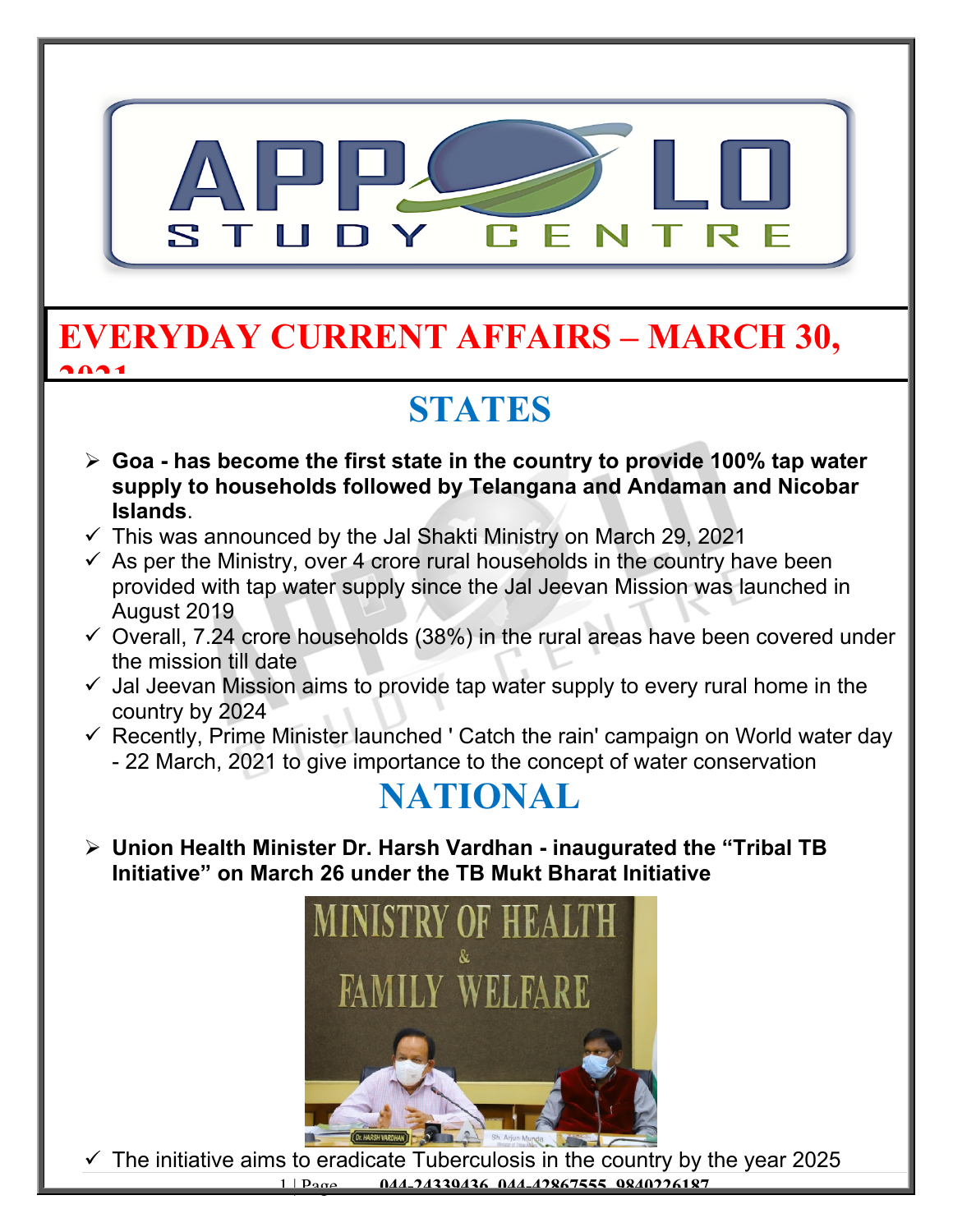- $\checkmark$  During the event, the Ministry also published a guidance note on Joint Action Plan for the elimination of Tuberculosis (TB), a Special Edition of Tribal Ministry's Publication 'ALEKH' on TB, and a document on Tribal Tuberculosis (TB) Initiative.
- $\checkmark$  The tribal population in the country is vulnerable to TB considering the poor living standards, lack of hygiene and malnutrition
- $\checkmark$  In this regard, the government has identified 177 tribal districts as 'high priority districts'
- $\checkmark$  The Joint plan will primarily focus on 161 districts initially across 18 states for creating awareness about the disease
- $\checkmark$  There would also be periodic 'active' TB case finding drives to be undertaken
- $\checkmark$  Further, TB Preventive Therapy (IPT) will be provided to the identified vulnerable population
- $\checkmark$  The NIKSHAY Portal of Ministry of Health and Family Welfare and Swasthya Portal of the Ministry of Tribal Affairs will faciliate data compilation on Tuberculosis for effective screening and treatment
- $\checkmark$  The union territories of Lakshadweep and the district of Badgam in Jammu & Kashmir have been declared TB Free on World TB Day 2021.
- $\checkmark$  Gujarat, Andhra Pradesh, and Himachal Pradesh were the top three bestperforming states for tuberculosis control under the category of states with a 50 lakh population in the TB index.
- $\checkmark$  Tripura and Nagaland were adjudged best-performing in the category of states having less than 50 lakh population.
- $\checkmark$  Dadra and Nagar Haveli, and Daman and Diu were selected as the best performing Union Territories.
- $\checkmark$  In India, around 104 million tribal population live, covering 705 tribes and accounting for 8.6 % of the country's population.

## **INTERNATIONAL**

 **The Suez Canal blockage – ended on March 29 after the mammoth cargo ship 'MV Ever Green' has finally been freed from the shoreline and refloated.**

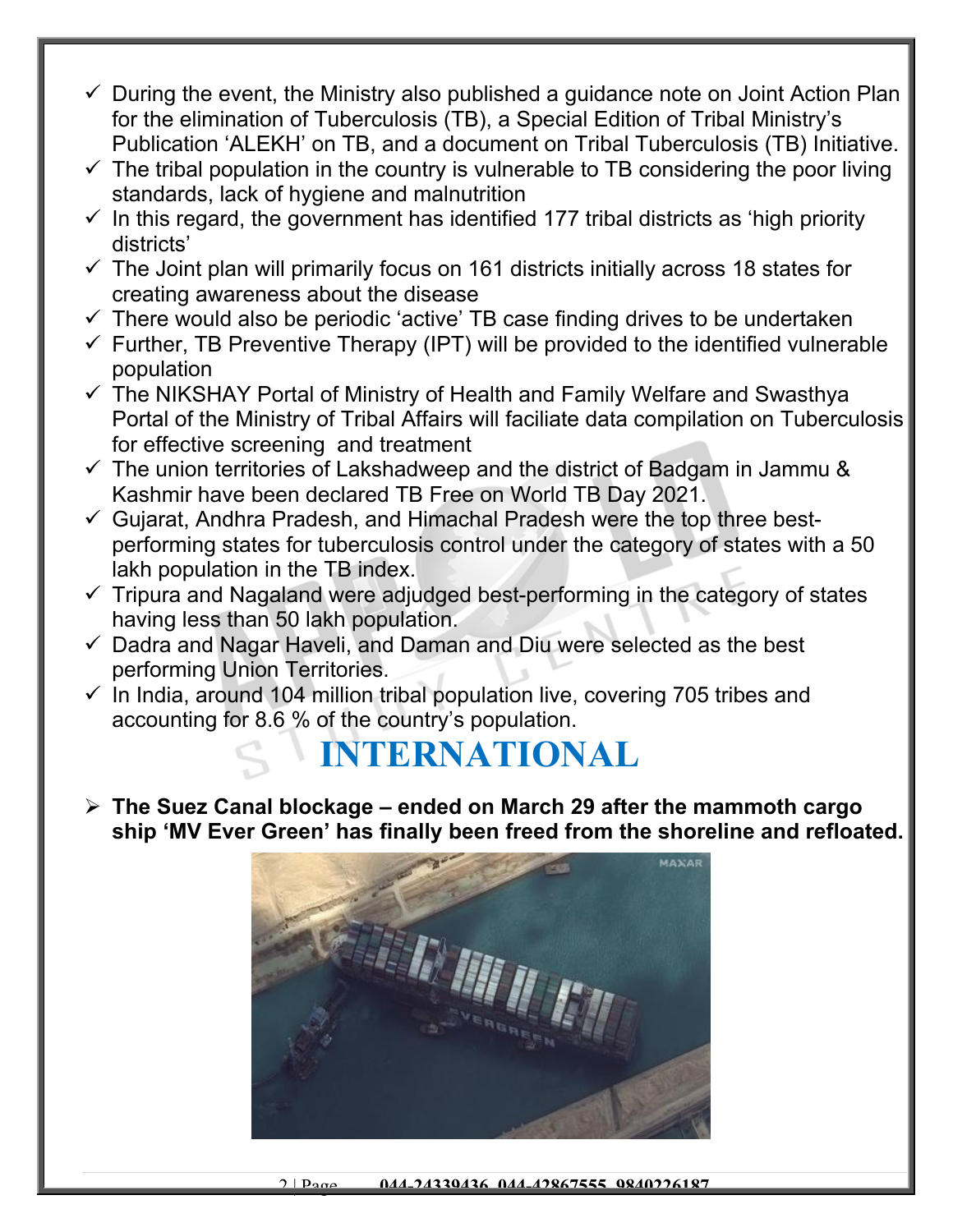- $\checkmark$  Overall, 14 tugboats were employed, which pulled and pushed the container ship at high tide to try to dislodge it and finally moved the ship "30 degrees from left and right".
- $\checkmark$  A total of 369 ships were stuck in a tailback waiting to pass through the 193km (120-mile) canal on either side of the blockage.
- $\checkmark$  The Ever Given is 400m-long (1,312ft) and weighs 200,000 tonnes
- $\checkmark$  It is currently carrying 18,300 containers as against the full capacity of 20,000 containers
- $\checkmark$  The Panama-flagged ship is operated by Taiwanese transport company Evergreen Marine and is one of the world's largest container vessels.
- $\checkmark$  About 12% of global trade, around one million barrels of oil and roughly 8% of liquefied natural gas pass through the canal each day.
- **New York becomes the first state in the world to formally create a digital passport for Covid-19.**
- $\checkmark$  The New York State launched a new digital app to allow individuals to prove they have been fully vaccinated against the coronavirus or have recently tested negative
- $\checkmark$  The new App is launched as part of efforts to fast-track the reopening of businesses, sports arenas and entertainment venues in the state.
- $\checkmark$  The free online platform, called Excelsior Pass, was developed with IBM and works like a mobile airline boarding pass.
- $\checkmark$  Users are assigned a digital pass with a secure QR code, which they can take print out or save to their smartphones.
- **Facebook has planned to install two undersea Internet cables to connect Southeast Asia to North America**
- $\checkmark$  The decision is aimed at increasing data capacity and to improve the internet authenticity.
- $\checkmark$  The two cables are named as "Echo" and "Bifrost" and will connect Singapore, Indonesia and North America.
- $\checkmark$  The cable 'Echo' is being installed in partnership with Google and Indonesian telecommunications' company XL Axiata.
- $\checkmark$  It is planned to be completed by 2023.
- $\checkmark$  The cable 'Bifrost' is being built in partnership with Indonesia's Telin and Singapore's Keppel, and is scheduled to be completed by 2024.
- $\checkmark$  The cables will be the first ones to directly link North America to some of the main parts of Indonesia

## **AWARDS**

 **Legendary playback singer Asha Bhosle - has been selected for the prestigious Maharashtra Bhushan Award.**